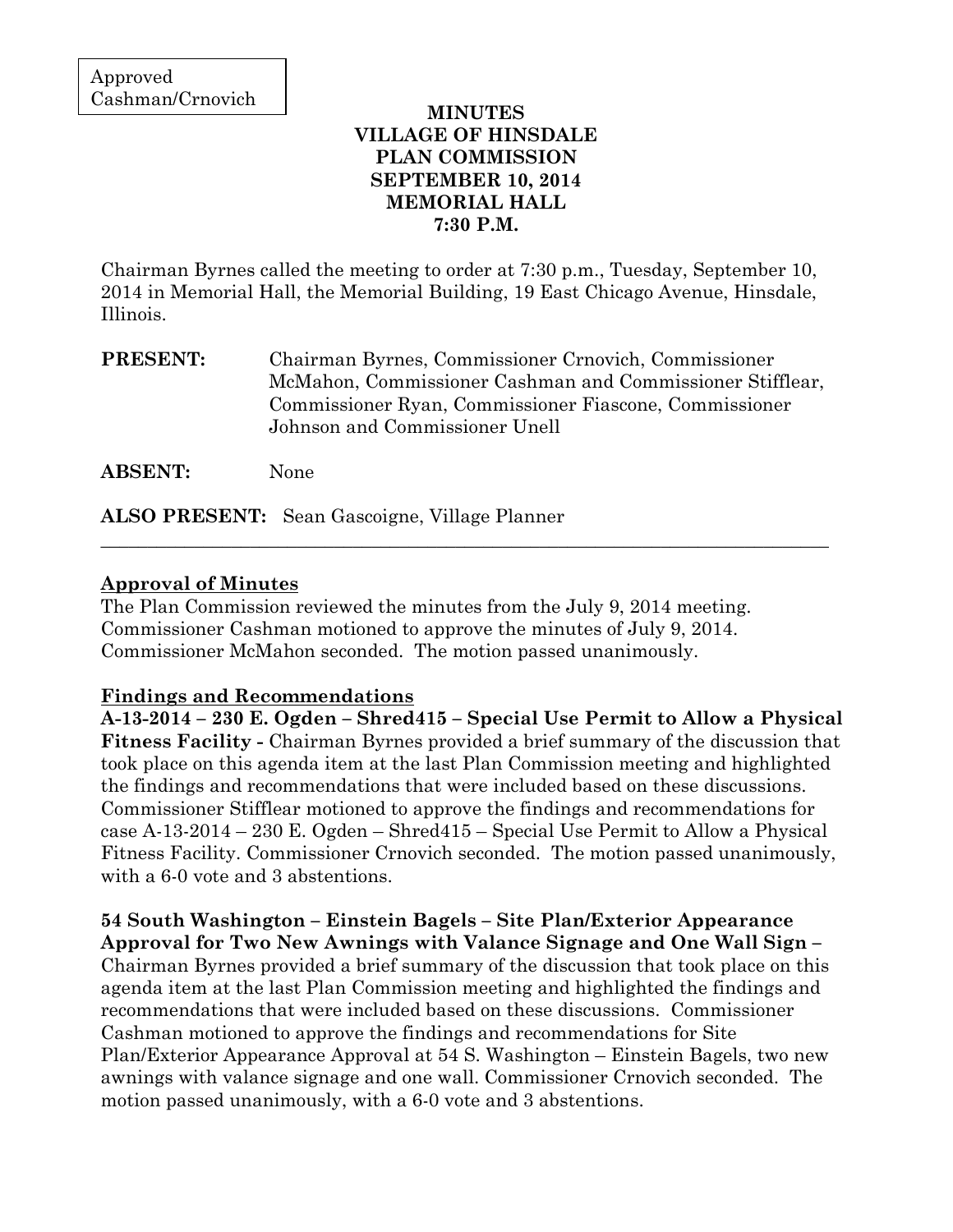**112 S. Washington – Vistro – Site Plan/Exterior Appearance Approval for Three new Awnings with Valance Signage –** Chairman Byrnes provided a brief summary of the discussion that took place on this agenda item at the last Plan Commission meeting and highlighted the findings and recommendations that were included based on these discussions. Commissioner McMahon motioned to approve the findings and recommendations for Site Plan/Exterior Appearance Approval at 112 S. Washington – Vistro, for three new awnings with valance signage. Commissioner Cashman seconded. The motion passed unanimously, with a 6-0 vote and 3 abstentions.

**907 N. Elm Street – Med Properties - Site Plan/Exterior Appearance Approval for Façade and Exterior Improvements –** Chairman Byrnes provided a brief summary of the discussion that took place on this agenda item at the last Plan Commission meeting and highlighted the findings and recommendations that were included based on these discussions. Commissioner Crnovich motioned to approve the findings and recommendations for Site Plan/Exterior Appearance Approval at 907 N. Elm for Façade and Exterior Improvements. Commissioner Stifflear seconded. The motion passed unanimously, with a 6-0 vote and 3 abstentions.

# **Sign Permit Review**

Chairman Byrnes summarized the general sign process for the new Commissioners and asked if the applicant was present.

Tom Campione, the sign contractor for the applicant, introduced himself and summarized the request.

Commissioner Stifflear made a motion to approve the request for one monument sign at 101 Chestnut – Republic Bank. Commissioner Cashman seconded. The motion passed unanimously.

# **Public Hearings**

Chairman Byrnes stated that he would move the request for site plan/exterior appearance at 10 Salt Creek, to the end of the agenda with the Planned Development request since the two should be considered together. He then summarized how the special use process worked for the new Commissioners.

**A-17-2014 – Nourished Table and Home – Text Amendment to 6-106 to Allow Cooking Classes as a Special Use in the O-1, Specialty Office District and A-18-2014 – 111 S. Vine – Nourished Table and Home – Special Use to Allow a Cooking School in the O-1, Specialty Office District. (Transcript of the following Public Hearing on file).**

Peter Coules, attorney for the applicant introduced himself and summarized the request which included a description of the business, as well as intended days and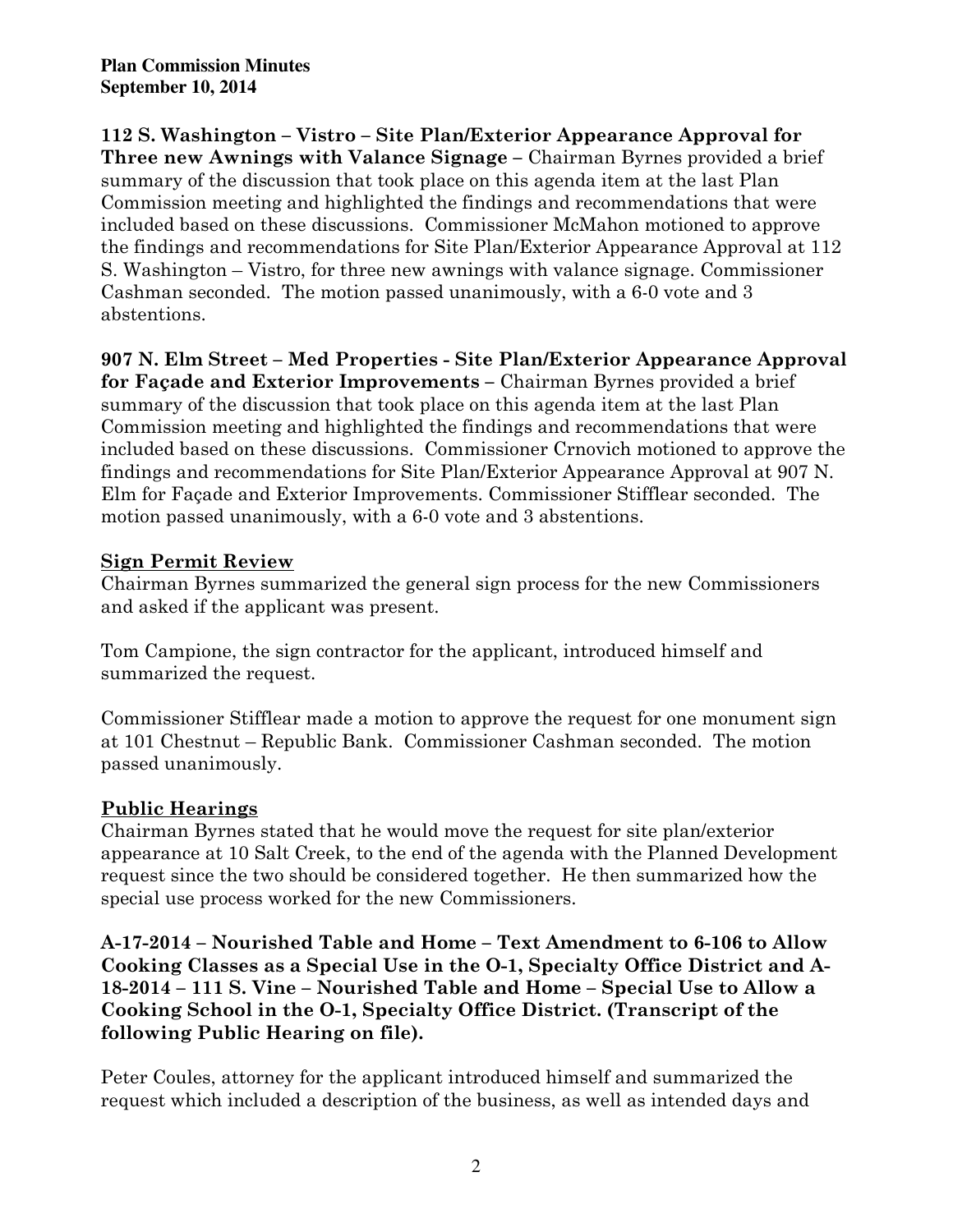hours of operation. He explained that the site originally had six parking spaces, but that the current owner had reduced it to five to accommodate his oversized vehicle. Mr. Coules then confirmed that his client intended to restripe the lot to gain that spot back. He also identified other spots in the area that were available for public parking.

General discussion ensued regarding the request, including the parking layout and restricting class size.

Mr. Gascoigne indicated that generally you don't want to restrict the number of users for a specific special use in the Zoning Code, but rather in the special use ordinance that would be adopted for that property where the use is to take place. He then explained how the parking requirements work for this site.

General discussion ensued regarding the intended uses for the specific areas of the house and the clientele the owner intended to attract.

Ms. Napleton then went on to describe the surrounding uses and the intended class schedule for the business.

General discussion ensued regarding the appropriateness of the use in the O-1 District and the Commission entertained the idea of including the use in the O-2 and O-3 Districts as a special use. The Commission agreed that if it was appropriate for the O-1, which is the most restrictive office district, it made sense to include it in the other two as well. Especially since the proposal was as a special use.

Chairman Byrnes asked if there was anyone in the audience that wanted to speak on this matter.

Tom Heinz, a neighbor at 116 S. Vine, approached the podium and expressed some of his concerns regarding the proposal, which included parking, as well as his fear of this being the first step in allowing more intense uses in the O-1 District.

The Commission appreciated Mr. Heinz concerns, but summarized how the process would not allow for something like he was indicating, without the involvement of the Plan Commission, notification to the neighbors and approval of the Board of Trustees.

General discussion ensued regarding parking in the area and the impact of the use.

Commissioner Stifflear suggested that because the O-1 District was the most restrictive District, the Commission should entertain the idea of also allowing this use as a Special Use in the O-2 and O-3 Districts.

General discussion ensued and the Commission agreed that given the request, that made sense and was appropriate.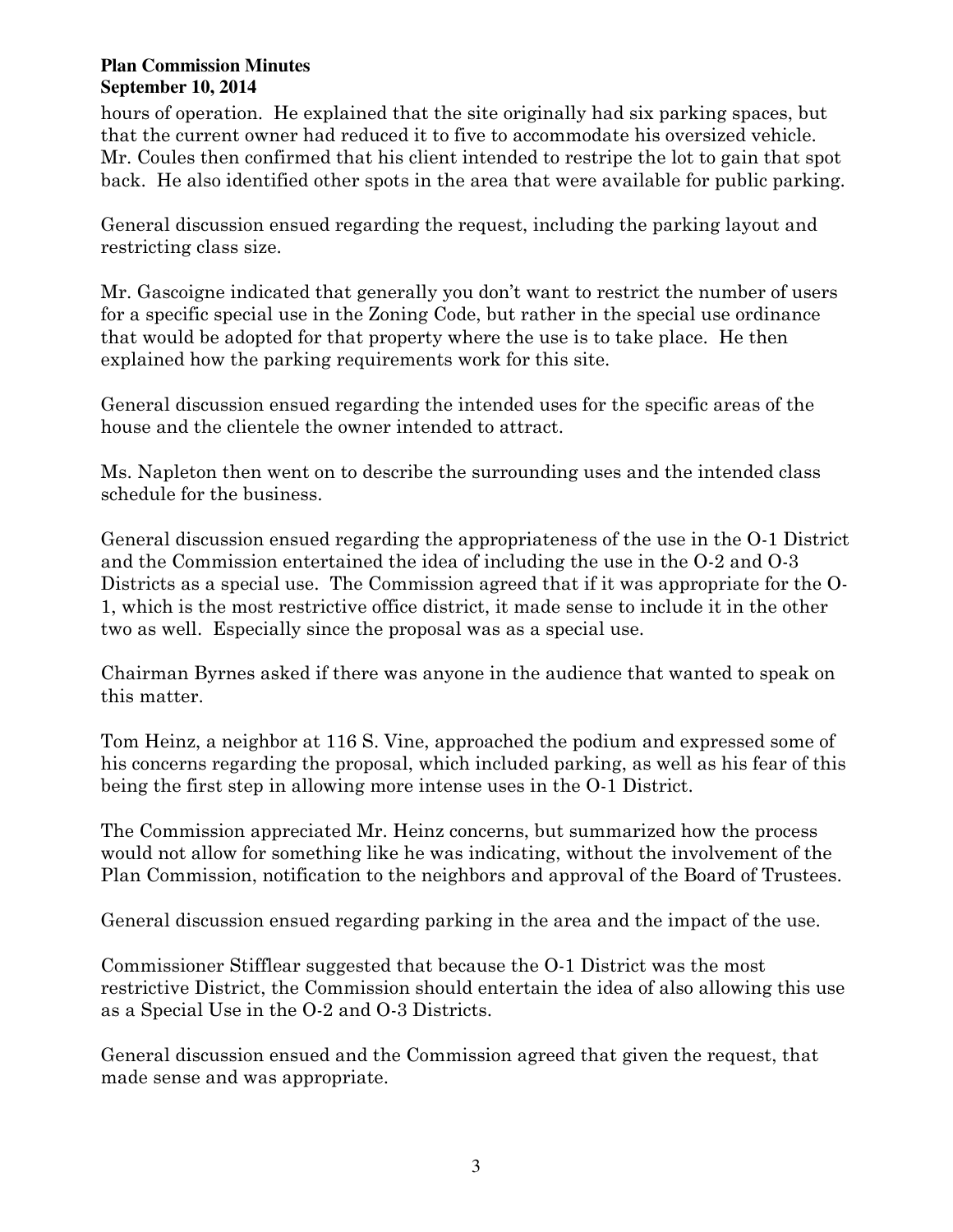Commissioner Cashman motioned for approval for a Text Amendment to Section 6-106 to allow Cooking Classes as Special Uses in the O-1, Specialty, O-2 Limited and O-3, General Office Districts. Commissioner Crnovich seconded. The motion passed unanimously.

Chairman Byrnes summarized the standards for a Special Use.

Commissioner Stifflear offered some final thoughts and then went on to explain that he felt the use was appropriate and was far less intrusive than some of the uses that were permitted as of right in the O-1 District.

Commissioner Fiascone motioned for approval for a Special Use Permit to Allow a Cooking School at 111 S. Vine Street, subject to the following conditions:

- Employees of the business must find alternative off-site parking to maintain the on-site parking for students.
- Class size may not exceed 10 students

Commissioner Cashman seconded. The motion passed unanimously.

**A-23-2014 – 10, 11 and 12 Salt Creek Lane, and 901 and 907 N. Elm Street – Med Properties – Special Use Permit to Allow a Planned Development and Site Plan/Exterior Appearance Approval for the Construction of a New 3- Story Building with Surface Parking Lot at10 Salt Creek (Transcript of the following Public Hearing on file).** 

Chairman Byrnes opened the public hearing.

Chris Leach, Attorney for the applicant, introduced himself and summarized the proposal, which included a request for a special use for a planned development consisting of 10, 11 and 12 Salt Creek, as well as 901 and 907 N. Elm Street, and exterior appearance/site plan review approval for a new three-story office building with a surface parking lot, at 10 Salt Creek Lane. In addition, he stated that they would be requesting a comprehensive sign package for the campus. He went on to describe the existing conditions, as well as the waivers that were being requested as part of the Planned Development request.

General discussion ensued regarding the nature of the waivers requested for existing conditions versus those that are new.

Mr. Leach continued with the summary of the proposal.

Chairman Byrnes offered some thoughts regarding the scope of the project and the large amounts of information the Commission would need to disseminate. He then indicated his thoughts on timing and how he perceived the evening progressing.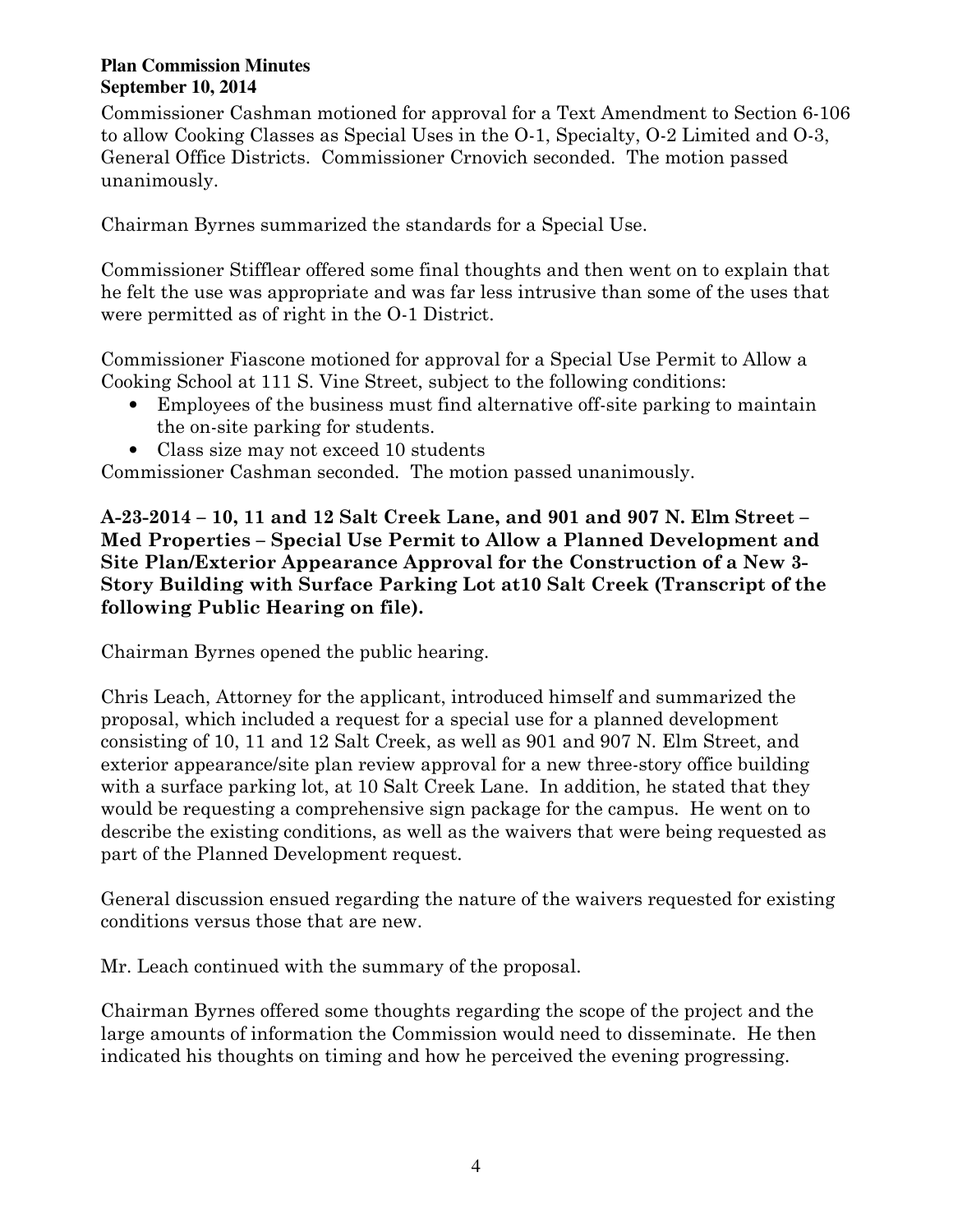Bill Dvorak introduced himself and provided a background for the campus and explained what the applicant envisioned for the property.

Steve Saunders, architect for the applicant, introduced himself and provided a history of the property. With that he began his Powerpoint presentation, summarizing existing structures and conditions within the campus. He went on to summarize the proposed public benefits for the project which included a bike path, gazebos, a stormwater management system and several site improvements, including walking paths and increased landscaping.

Mike Trippedi, landscape architect, introduced himself and explained several of the changes to the landscaping, which included their justification for tree removal, as well as the new comprehensive landscaping plan. He continued with the Powerpoint identifying specific plant material that they would be installing and other hardscape features within the campus including how they would also be landscaped.

Chairman Byrnes confirmed the applicant's intent to retain or remove certain trees on the site.

General discussion ensued regarding the proposed landscape plan.

Kim Cardosi introduced herself and summarized the proposed sign package and indicated how the wayfinding was intended to work. She went on to explain how they arrived at the proposed number, size and content of the signs.

General discussion ensued regarding the signage including the size, locations, the need for certain signs and how the other sites within the office park fit in to the sign plan.

Commissioner Stifflear confirmed the size and intent for 10 Salt Creek and expressed his concerns with that request in the form of a Planned Development.

General discussion began regarding signage and the Commission expressed an interest in seeing the sizes of some of the signs being reduced in size and additional information being provided to put the requested signs in context. The discussion then progressed to the concept of a Planned Development and why the applicant chose this process.

Commissioner Stifflear questioned why the applicant couldn't accomplish the same request with variations. He indicated that he supported the request and didn't have a problem with the lot coverage as he felt that the applicant's willingness to reduce the height justified the lot coverage increase, but wondered why they couldn't go through the Zoning Board for that request.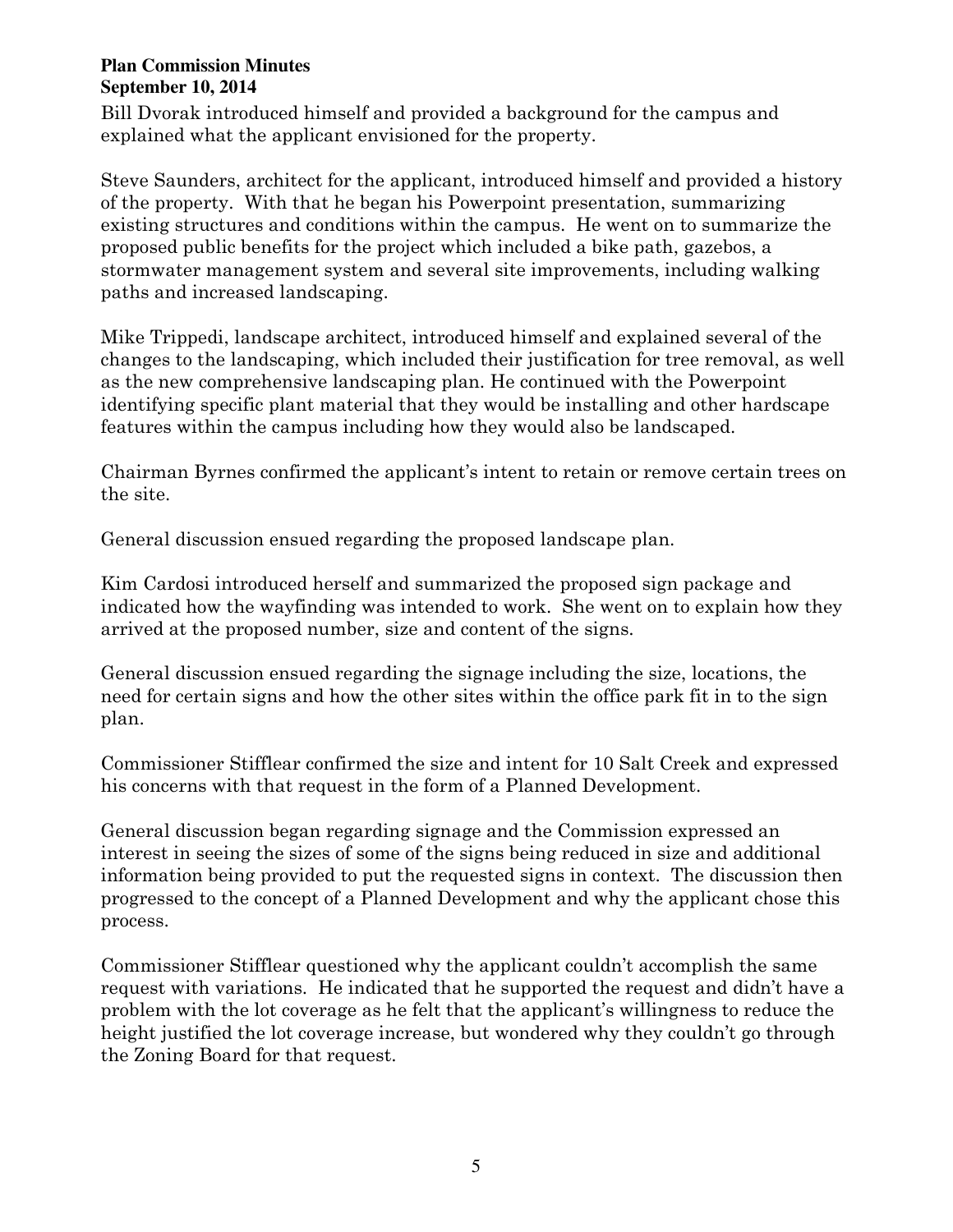General discussion ensued regarding the Planned Development process, the proposed community benefits and how the applicant intended to promote open space, as expected with a Planned Development. The Commission then discussed expected occupancy levels in the building and how that would impact parking requirements.

Commissioner Crnovich indicated that she liked the idea of a Planned Development but felt that the public benefits needed to be more substantial. She suggested obtaining a variation to reduce the parking requirement by 20%, which would open up some more green space.

Commissioner Stifflear expressed his concerns with the Planned Development process and the need for a detailed concept plan. He explained that he supported everything about the proposal, with the exception of some of the signage, but didn't agree with the process.

General discussion ensued regarding the thought process behind pursuing this request as a Planned Development and the viability of some of the requests being made including the public benefits and signage.

Chairman Byrnes asked if anyone from the public wanted to speak and the audience indicated they would like to hear the traffic report first.

Michael Wirthman of KLOA, introduced himself and summarized the findings of the traffic report, including any impacts it may create for the new Oak Street bridge.

General discussion ensued regarding the traffic study and the proposal's impact to the surrounding area. Mr. Wirthman explained how the rating scale worked for levels of service on a roadway, and the discussions continued.

Joan McInerney, resident of Graue Mill, expressed her concern with the traffic and the use of the office park as a cut through from York and Ogden. She then went on to indicate that the requested entrance sign was far too tall for the proposed location.

Janet Mose, explained her concerns to the Commission which were largely related to stormwater management and flooding concerns for the Graue Mill residents. She also indicated her desire to see more landscaping and green space.

Linda Einspar introduced herself and questioned the hours of operation for the uses, as well as any consideration for transportation to get patients from the far portions of the parking lots, to the buildings.

Mr. Dvorak indicated that the hours were projected to be approximately 7 a.m. to 7 p.m., generally, and then indicated that the parking lot designs were constructed to make the parking spaces conveniently located to the entrances of the respective buildings.